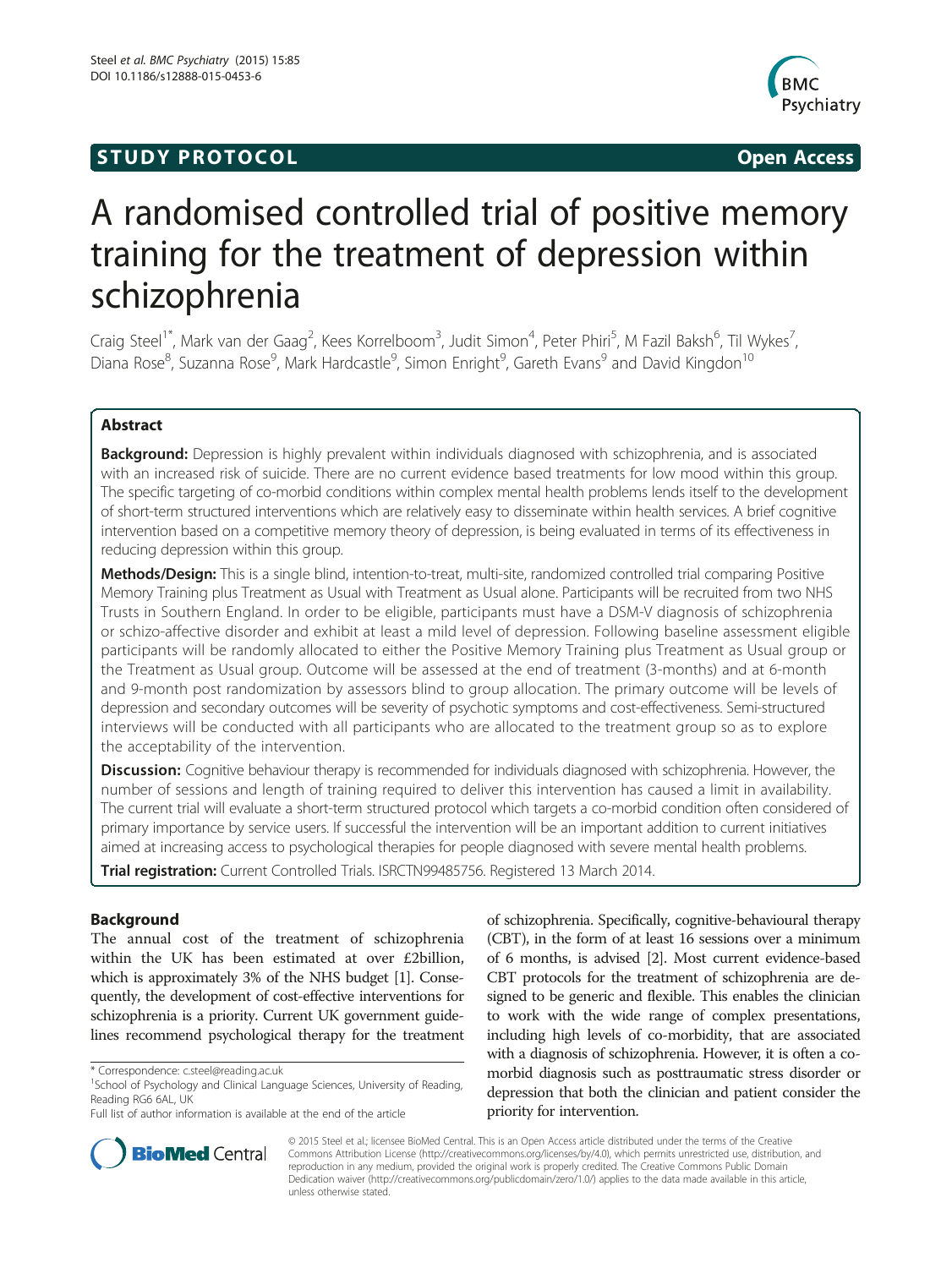About half of the people diagnosed with schizophrenia also suffer from depression [\[3\]](#page-4-0). This co-morbid condition is associated with particularly high levels of health care use, and a suicide rate of 5% [\[4\]](#page-4-0). The effectiveness of antidepressants is equivocal [\[5](#page-4-0)] in this group. To date, there have been no clinical trials to evaluate the effectiveness of a psychological intervention which targets the treatment of depression within these co-morbid patients. The evidence base that supports psychological interventions for depression, such as CBT [\[6\]](#page-4-0), behavioural activation [\[7](#page-4-0)] and mindfulness [\[8](#page-4-0)] is derived from trials which have excluded individuals diagnosed with schizophrenia. There is some evidence that 6 to 12 months of generic CBT targeting the symptoms of schizophrenia does achieve a small to moderate effect on mood [[9](#page-4-0)]. However, the training that is required for NHS clinicians to provide this generic intervention is lengthy, expensive, and limited to a relatively small number of specialists. Consequently, there is limited access to CBT for people diagnosed with schizophrenia. The targeting of conditions co-morbid with schizophrenia, such as depression, lends itself to the development of short-term structured psychological interventions, which can be packaged into the form of a manualised protocol. These interventions are relatively easy to disseminate within health services, and can be used by a wide range of clinicians. They are also likely to be cost-effective.

An enhanced therapeutic effect may be obtained through the use of interventions which specifically target the cognitive processes associated with mood disorder within this group. A recent theoretical account of mood disorder [\[10](#page-4-0)] suggests that individuals simultaneously hold both positive and negative self-representations. However, depression is associated with heightened access to the negative self-representations, with the relevant pathway being strengthened through regular activation. Korrelboom and colleagues have developed an intervention which consists of a training programme specifically designed to heighten the activation of positive self-representations. The intervention, termed competitive memory training (CoMeT), has been shown to be effective in reducing levels of depression and increasing self-esteem within a range of different disorders [\[11-15\]](#page-4-0). Within one study, a mediation analysis suggested that the reduction in depression was mediated by self-esteem [\[15\]](#page-4-0). An adapted form of this intervention termed positive memory training (PoMeT) has been developed for use within a U.K. based trial. The PoMeT trial is the first randomised controlled trial to specifically target the treatment of depression in people diagnosed with schizophrenia.

## Hypotheses

The primary hypotheses to be tested is whether within patients who are diagnosed with schizophrenia and exhibit at least a mild level of depression, those who receive positive memory training will demonstrate a higher level of reduction in depressive symptoms than those who receive treatment as usual.

Secondary hypotheses predict that:

- (a)Positive memory training will reduce the level of distressing psychotic symptoms, as measured by the Psychotic Symptom Rating Scale [\[16\]](#page-4-0).
- (b)Positive memory training will be cost-effective.

#### Method

The trial is funded by the National Institute of Health Research and received ethical approval for all sites from the Berkshire Research Ethics Committee (REC ref 13/ SC/0634). The RCT is conducted by a multidisciplinary team of researchers, clinicians, statisticians and health economists within a number of European institutions and NHS Trusts within the South of England.

#### Design

A rater-blind randomised controlled trial using intention to treat comparing positive memory training (PoMeT) and treatment as usual (TAU) with TAU alone. The intervention is to be completed within 3-months from the date of randomisation. Assessments are conducted at baseline, 3-months, 6-months and 9-months from randomisation as shown in Figure [1.](#page-2-0)

The trial is recruiting participants with a diagnosis of schizophrenia or schizoaffective disorder with at least a mild level of depression, defined as a score of 14 or over on the Beck Depression Inventory II [\[17](#page-4-0)]. Recruitment to the trial began in May 2014 and is due to be competed in December 2015. Follow-up assessments are due to begin in August 2014 and to end in September 2016.

#### Intervention

Positive memory training (PoMeT) is designed to enhance access to positive self-representations resulting in reduced levels of depression and increased self-esteem. It is based on a theoretical account of mood disorder which suggests that positive self representations are relatively dormant within individuals suffering from depression, at least in part due to infrequent activation. The first stage of therapy involves the patient identifying their core negative self-representation, such as being "worthless". Within the first session the therapist moves towards the identification of personality characteristics which are inconsistent with being "worthless". Homework involves writing as many specific examples as possible within which the patient has demonstrated these characteristics, e.g. being thanked for being a good friend. Subsequent sessions move towards working with one of these specific 'positive memories' in order to maximize the emotional impact. This includes the integrated use of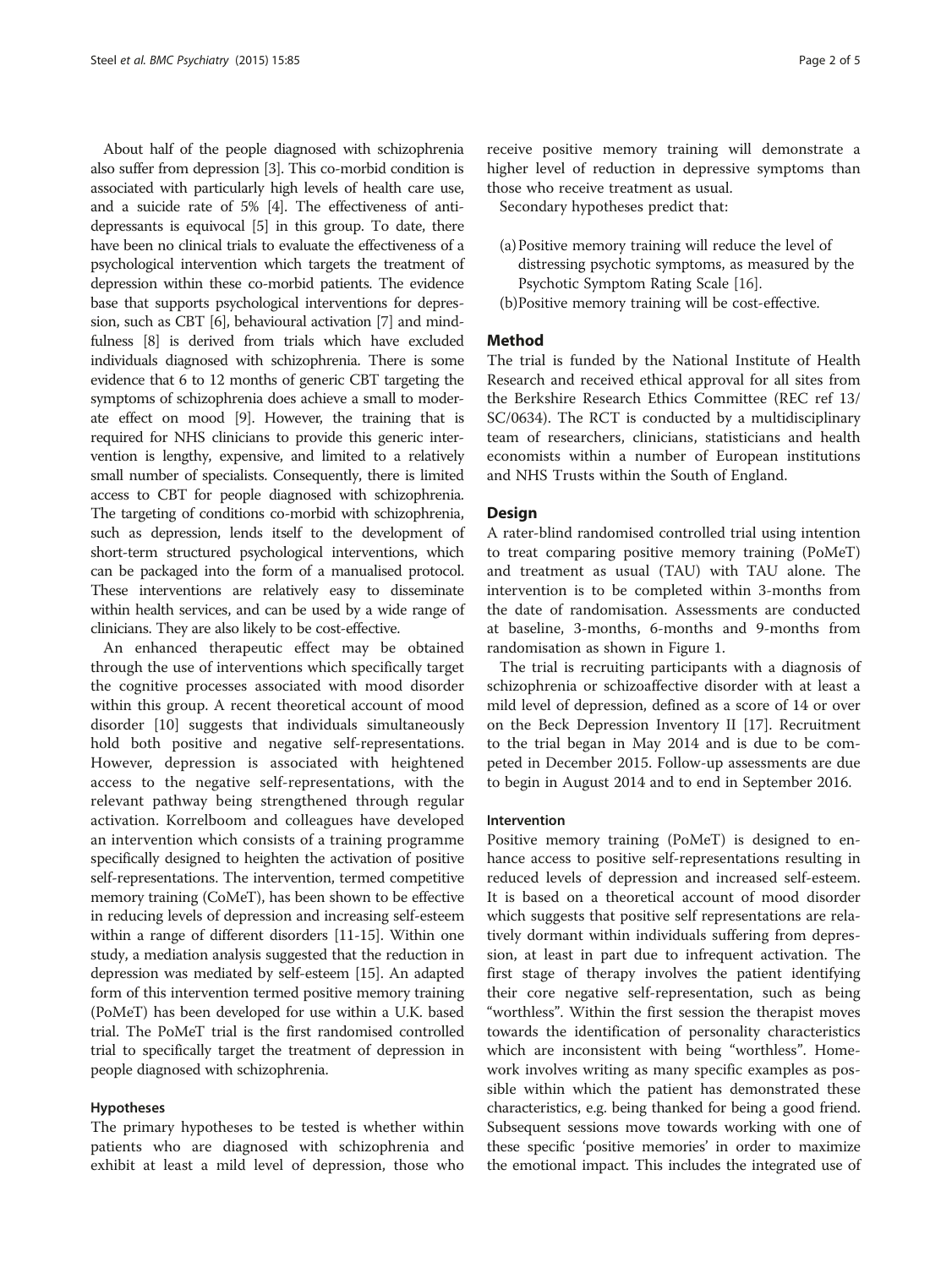<span id="page-2-0"></span>

imagery, posture and self-statements whilst 'reliving' this past positive event. It is important that the meaning of the positive event provides a direct challenge to the originally identified negative self-representation. A major component of the intervention protocol is daily practise of positive self-representation recall in between the weekly sessions. The final stages of the intervention involves the patient being trained to activate the positive selfrepresentation at a time when an external environmental cue triggers the negative self-representation.

The intervention is manualised and highly structured. Whilst the original protocol adopted 8 sessions of one hour, on the advice of a service-user focus group our study protocol allows up to 12 sessions of one hour within the 3-month treatment period.

The treatment requires therapists to have a core mental health profession and a basic understanding of cognitive behaviour therapy. Within the current trial the intervention is delivered by a nurse who is an accredited cognitive behavioural therapist, a counselling psychologist and a clinical psychologist. Supervision is provided by team members with relevant expertise both in the intervention and patient group. Adherence to protocol is monitored through the use of a measure specifically designed for the current study and aimed to differentiate between the delivery of PoMeT and standard CBT or counselling.

#### Treatment as usual (TAU)

Treatment as Usual (TAU) will be provided by the standard in-patient and out-patient services provided by the NHS. This will include neuroleptic medication and the possibility of other psychosocial interventions. All medication and service input received by both the PoMeT + TAU and the TAU groups will be documented during trial assessments.

## Inclusion and exclusion criteria

Potential participants must meet the inclusion criteria of (i) DSM-V diagnosis of schizophrenia of schizoaffective disorder (ii) at least a mild level of depression as measured by scoring 14 or more on the Beck Depression Inventory-II [\[17](#page-4-0)] (iii) aged between 18 and 65 (iv) have a sufficient understanding of spoken English to engage with assessments and clinical intervention (v) are able and willing to provide informed consent (vi) do no exhibit an organic impairment which is considered to be the primary diagnosis and (vii) do not exhibit a learning disability.

## Recruitment and randomisation

Recruitment will take place within two UK NHS Trusts, Berkshire Healthcare Foundation Trust and Southern Health Foundation Trust. Eligible participants are identified by trial research assistants, working in collaboration with care coordinators based within community mental health teams. Potentially eligible participants are invited to take part and provide informed consent. Once informed consent has been obtained trained researchers screen patient records to confirm eligibility and administer the Beck Depression Inventory in order to ascertain whether the patient is experiencing at least a mild level of depressed mood. If the patient is eligible the researcher continues with the baseline assessment battery. On completion of assessments the participant is randomised to either the PoMeT + TAU or the TAU group.

Randomisation is stratified by site and severity of depression (above and below a BDI-II score of 29, i.e. a severe level of depression) using randomised-permuted blocks. Group allocation is revealed to the participant, trial manager and trial therapists.

#### Measures

#### Primary outcome measure

The primary outcome is current level of depressed mood as assessed by the Beck Depression Inventory- II [\[17](#page-4-0)].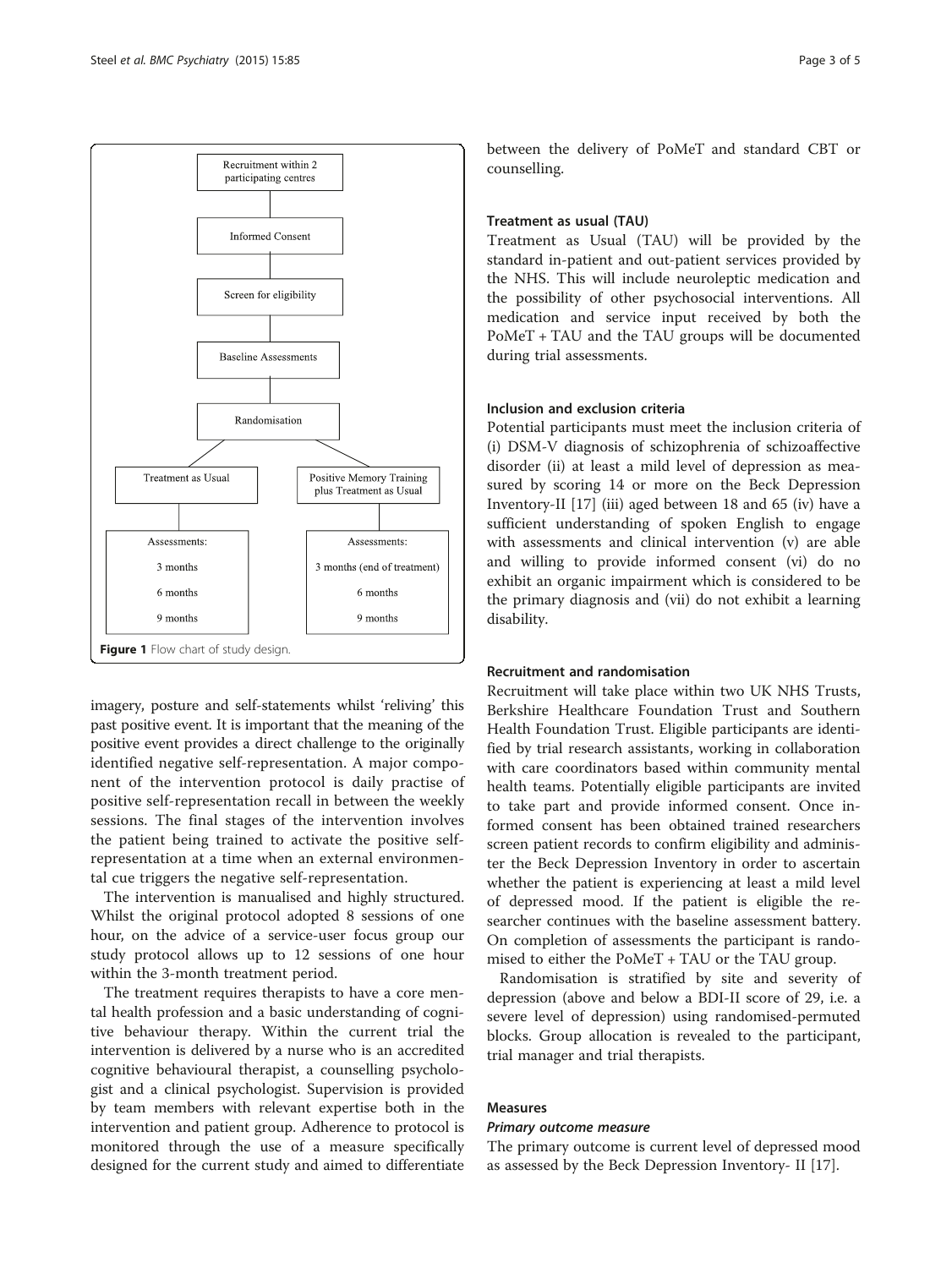#### Secondary outcome measures

Self-esteem is measured using the Roseneberg Self-Esteem Scale [\[18\]](#page-4-0) which contains ten items measured on a four-point scale. The scale measures state self-esteem by asking the patient to reflect on their current feelings.

Psychotic Symptoms are assessed using two measures. The Positive and Negative Syndrome Scale (PANSS) [[19](#page-4-0)] includes scales of positive symptoms, negative symptoms and general psychopathology and is used widely in schizophrenia research. Also, the Psychotic Symptom Rating Scale (PSYRATS) [[16](#page-4-0)] is used to provide detailed information on the clinical characteristics of hallucinations and delusions, including distress and impact on functioning.

Anxiety is measured using the Generalised Anxiety Disorder Assessment (GAD7) [\[20](#page-4-0)] which includes seven items each describing anxiety symptoms, and endorsed on the basis of frequency. Functioning is measured using the Work and Social Adjustment scale [[21\]](#page-4-0). Patient wellbeing is assessed using the Warwick-Edinburgh Mental Well-being Scale [\[22](#page-4-0)], a fourteen-item questionnaire which includes both hedonic and eudaimonic features which are rated on a five-point scale.

A semi-structured interview will be developed in consultation with service-user focus groups to explore the acceptability of the intervention. All participants who are allocated to the Positive Memory Training group will be invited to participate in an interview.

Patients' health-related quality of life will be measured by the EuroQol EQ-5D [[23\]](#page-4-0), a generic, multi-attribute utility scale widely used for economic evaluations. In addition, patients will complete the ICECAP-A [[24\]](#page-4-0) and OxCAP-MH [[25\]](#page-4-0) instruments , both based on Sen's capability approach that considers a broad concept of wellbeing including an individual's ability to 'do' and 'be' the things that are important in life [\[26\]](#page-4-0).

Primary informal carers will complete the EuroQol EQ-5D [[23\]](#page-4-0) and the Carer Experience Scale [\[27](#page-4-0)] via postal questionnaire to measure separately the likely impacts of PoMET on carers' quality of life and wellbeing.

Costs will be assessed from a broad societal perspective using an amended version of the Client Service Receipt Inventory [\[28](#page-4-0)] and therapists' records. These will include information on all PoMET treatment related costs, other health care resource use costs (including inpatient stays, outpatient visits, community mental health service contacts, primary care contacts, and medications), social care costs, and broader societal impacts (including costs to the patients and their families and lost productivity costs). Costs will be calculated using UK national-level unit costs.

Assessments will be conducted at baseline, 3-months (end of treatment) and at 6-months and 9-months after randomisation. All measures will be completed at baseline, 3-month and 9-month assessment. The 6-month assessment includes only measures of depression, patient health status (including quality of life and wellbeing) and costs.

## Analysis

## Power

A sample of 50 per group will have 80% power to detect the PoMeT + TAU group presenting with a BDI-II score of 7 or more lower than the TAU group at the 2.5% level of significance (two-tailed).

### Planned analysis

All analyses will be carried out on an intention to treat principle. Outcome measures for the intervention and treatment as usual (control) groups will be compared using linear mixed-effects models. The dependant variables will be the outcome measures at postintervention and follow-up. Outcome measures at baseline, group membership and time will be included as fixed explanatory variables. The models will also include random effects for patients to allow for the correlation between post-intervention and follow-up outcome measures. Additionally, the models will contain interaction between time and group to test whether the effects of the intervention and usual treatment vary between post-intervention and follow-up time points. Standard diagnostic evaluations of model assumptions will be conducted to ensure valid inference.

The economic evaluation will be a within trial cost-utility analysis comparing the cost-effectiveness of PoMET in comparison to TAU and will follow the current gold standard methods for economic analyses. Cost-effectiveness will be primarily measured in terms of cost per quality adjusted life year gained (QALY). Alternative analyses will explore the cost-effectiveness of PoMET using capability measures. Uncertainty in the base case results will be assessed using non-parametric methods and extensive sensitivity analyses [\[29](#page-4-0)].

#### Planned subgroup analysis

Analyses will be conducted so as to assess for the role of self-esteem mediating any observed change in levels of depression within the treatment group. Also, self-esteem and depression will be assessed as potential mediators of change within the severity of psychotic symptoms within the treatment group.

## **Discussion**

Although depression is highly prevalent within individuals diagnosed with schizophrenia, there are no current evidence based interventions for the treatment of this specific co-morbid presentation. Relatively short-term structured interventions are easier to disseminate within health services, and therefore the Positive Memory Training protocol